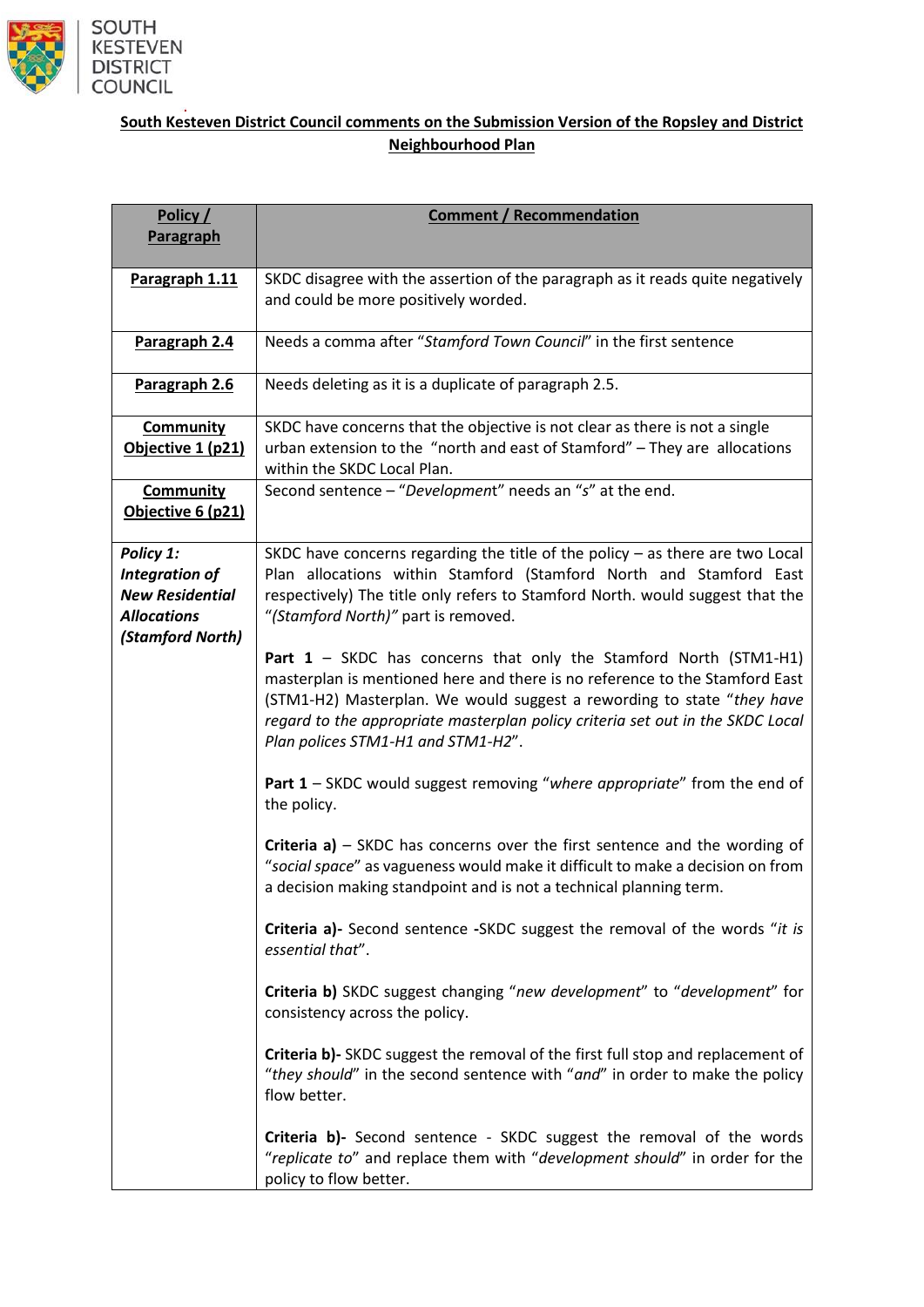

| Criteria c)- SKDC suggest there should be a comma after "Primary".                                                                                                                                                                                                                                                         |
|----------------------------------------------------------------------------------------------------------------------------------------------------------------------------------------------------------------------------------------------------------------------------------------------------------------------------|
| Criteria d)- SKDC suggest that the word "public" Is removed as there are<br>different types of open spaces implemented across the allocations.                                                                                                                                                                             |
| Criteria d)-SKDC have concerns over the use of "important gaps" as these have<br>not been defined within the Neighbourhood Plan and would be difficult to<br>judge from a decision making standpoint.                                                                                                                      |
| Criteria d)- first sentence suggest replacing the second "spaces" with "areas"<br>in order to make the policy flow better.                                                                                                                                                                                                 |
| <b>Criteria d</b> )- SKDC suggest the removal of the last part of the policy $-$ "and<br>prevent development sprawling into the green space beyond." As it does not<br>particularly add anything to the policy and can be seen as quite restrictive<br>which is not in conformity with SP4 of the SKDC Local Plan.         |
| Criteria e)- SKDC suggest the removal of the word "celebrated" as it only adds<br>vagueness to the policy from a decision making standpoint.                                                                                                                                                                               |
| SKDC also suggest that criteria e/f could be merged into one policy criterion.                                                                                                                                                                                                                                             |
| Criteria g) - SKDC suggest that the reference be made to which views should<br>be protected (i.e. making reference to map 8 and policy 10 in which these<br>views are defined)                                                                                                                                             |
| Criteria g) SKDC has concerns that the "Local Landmarks" within the policy<br>have not been defined.                                                                                                                                                                                                                       |
| Criteria h) SKDC have concerns around the overall wording as it does not read<br>as a policy criterion. SKDC therefore suggest that the criterion be reworded to<br>state "buildings should be orientated to face areas of open space.".                                                                                   |
| Criteria i) SKDC suggests the replacing "They may" of the second sentence with<br>"Gateway features should".                                                                                                                                                                                                               |
| Criteria j) SKDC have concerns around the overall wording as it does not read<br>as a policy criterion. SKDC suggest that the criterion simply state "Gateway<br>buildings should be reflective of the local character of the area (i.e. in their use<br>of local materials, the design of chimneys and fenestration ect)" |
| Criteria k) SKDC has concerns over the criterion as "high quality landscape<br>features" have not been defined and could be seen as vague.                                                                                                                                                                                 |
| Criteria I) first sentence - SKDC suggest replacing "that will guide the visitor<br>legibly" with "clear legibility" in order to make the policy clearer in its<br>intentions.                                                                                                                                             |
| Criteria I) third sentence - SKDC suggest replacing "will" with "should" to make<br>the nolicy read more positively                                                                                                                                                                                                        |

 $\overline{\phantom{a}}$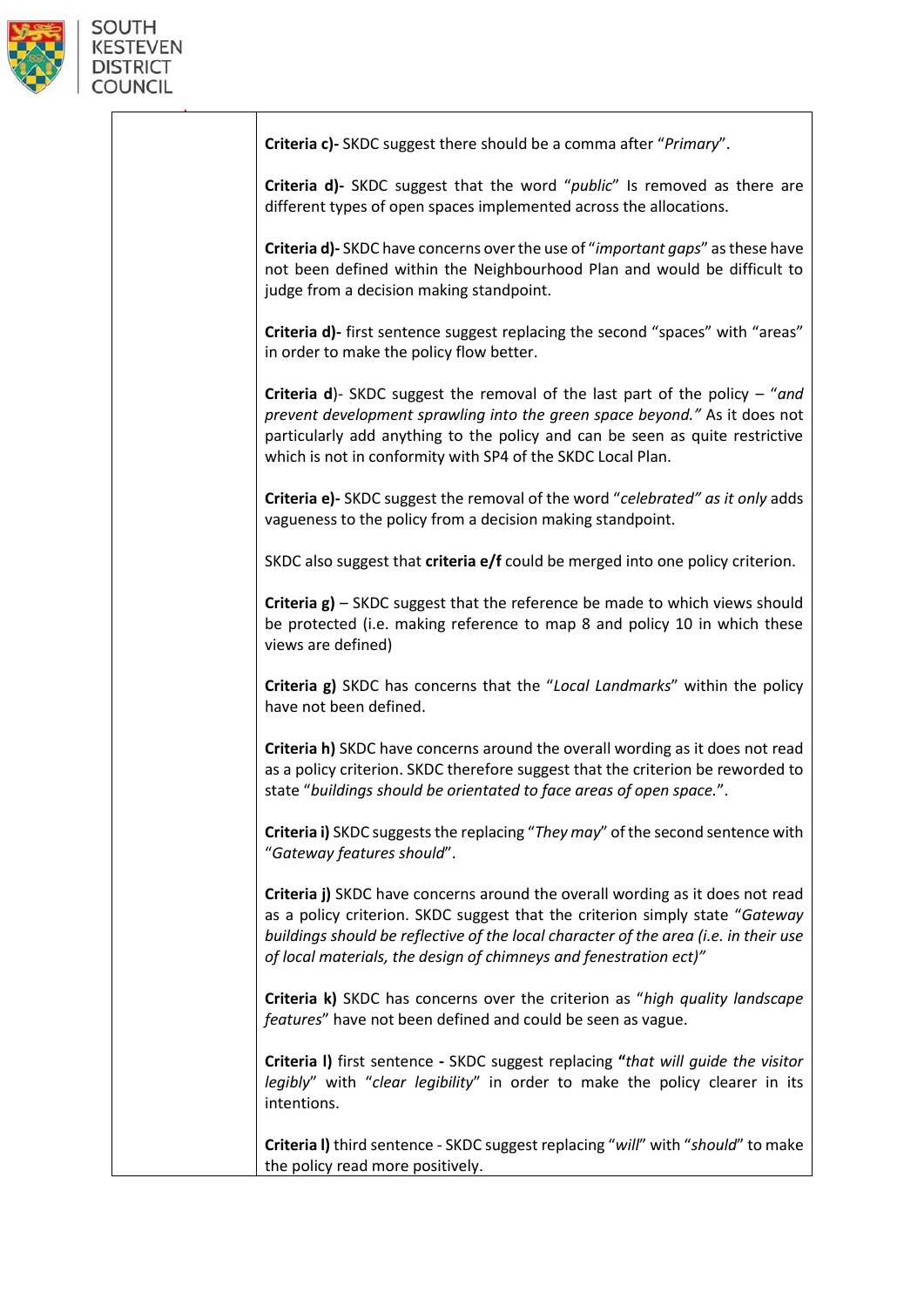

| <b>Criteria I)</b> fourth sentence – SKDC suggest the removal of the phase "formally<br>to" before shared surfaces in order to make the policy read more clearly.                                                                                                |
|------------------------------------------------------------------------------------------------------------------------------------------------------------------------------------------------------------------------------------------------------------------|
| Criteria m) SKDC suggest adding "surrounding" before materials.                                                                                                                                                                                                  |
| SKDC also suggest that criteria $m/n$ could be merged into one policy criterion<br>i.e. - "and where appropriate, the provision of electric car charging points" (at<br>the end of criteria m)                                                                   |
| <b>Criteria o)</b> $-$ SKDC has concerns over this criteria of the policy as it does not<br>add anything to the already established SKDC LP policy H4 - Meeting All<br>Housing Needs - which applies to all major developments.                                  |
| Criteria p) - First sentence - SKDC suggest replacing the word "generally" with<br>"should".                                                                                                                                                                     |
| Criteria p) SKDC suggest the removal of the third sentence as it does not<br>particularly add anything of value to the policy criterion.                                                                                                                         |
| Criteria q) SKDC suggest adding "developments should" at the start of the<br>criterion.                                                                                                                                                                          |
| <b>Criteria r)</b> SKDC suggest the removal of the policy as it is difficult to interpret,<br>and it is unclear as to its intentions.                                                                                                                            |
| Criteria r) If the policy is to remain then SKDC suggest deleting "the existing to<br>avoid any" and replacing it with "to respect neighbouring amenity". SKDC also<br>suggest adding in "should be" between "density lower" to make the policy read<br>clearer. |
| Criteria S) first sentence - SDKC suggest the removal of "sufficient".                                                                                                                                                                                           |
| Criteria S) first sentence - SKDC suggest the removal of "considered to strike<br>an appropriate balance between" and replacement of "respecting" with<br>"which respects".                                                                                      |
| Criteria S) first sentence - SKDC suggests the removal of "whilst providing a<br>development 'of its time' which is not seeking to be a poor pastiche scheme"<br>as it does not particularly add anything to the policy and is difficult to<br>implement.        |
| Criteria S) second sentence - SKDC suggests replacing the word "embrace"<br>with "incorporates" and "should be considered appropriate" with "will be<br>supported".                                                                                              |
| Criteria O) SKDC suggest replacing "will need" with "where applicable should"<br>as it would not realistically affect all types of developments within the<br>allocations.                                                                                       |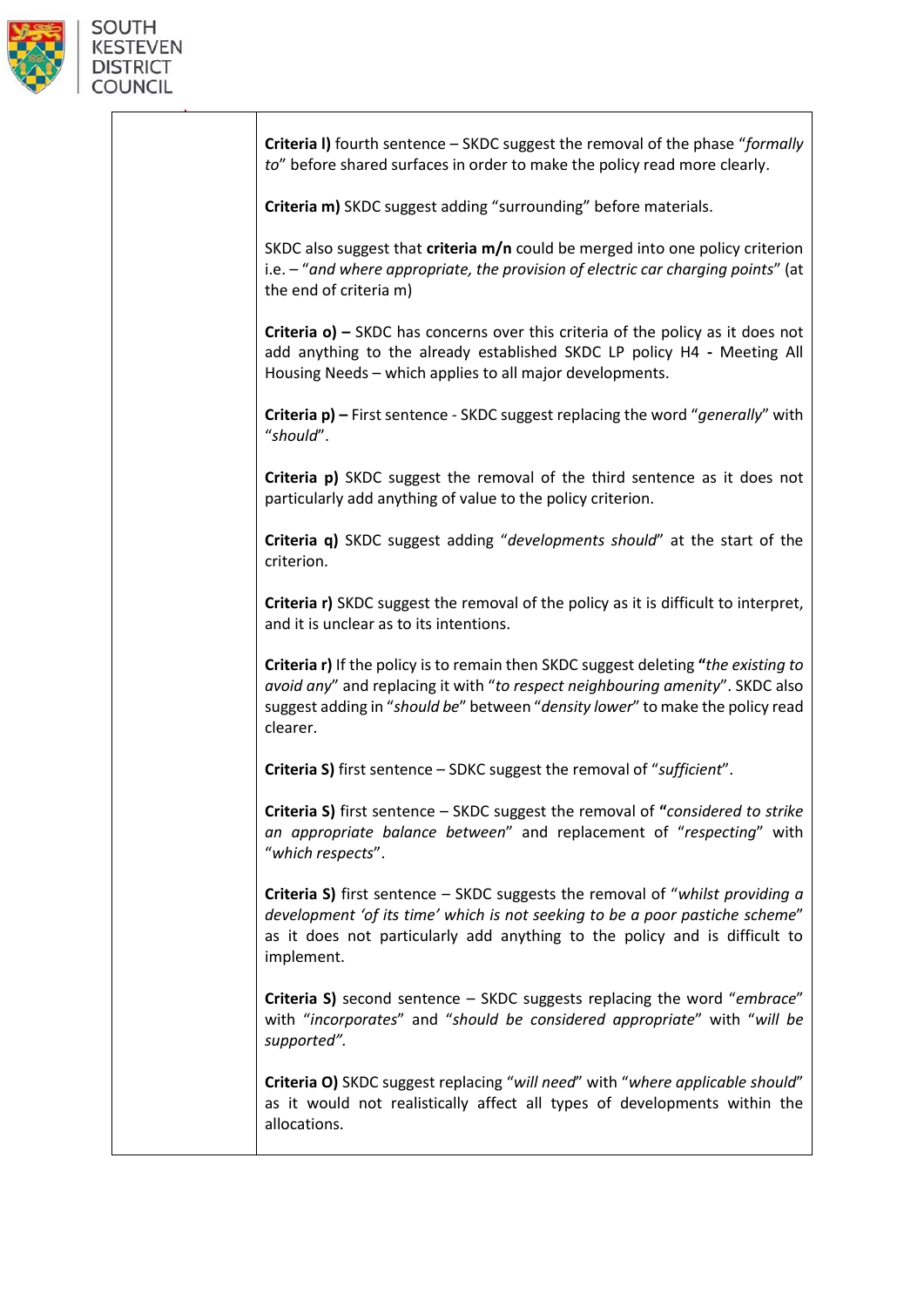

|                                                      | Criteria O) - SKDC suggest putting brackets around the proposed measures so<br>that it does not look like a part of the policy criterion.                                                                                                              |
|------------------------------------------------------|--------------------------------------------------------------------------------------------------------------------------------------------------------------------------------------------------------------------------------------------------------|
|                                                      |                                                                                                                                                                                                                                                        |
| Policy 2:<br><b>Additional</b><br><b>Residential</b> | Criteria 1b) SKDC suggest deleting "of the proposal" and replacing "it can" with<br>"should" in order to make the policy flow better.                                                                                                                  |
| <b>Development</b>                                   | Criteria 1c) SKDC have concerns over this criteria as it does not make sense in<br>terms of its structure. SKDC suggest changing the criteria to "it safeguards the<br>amenity of existing garden space".                                              |
|                                                      | Criteria 1e) SKDC suggest replacing "it will not" with "it should not".                                                                                                                                                                                |
|                                                      | Criteria 2) SKDC suggest the removal of the first sentence as it does not<br>particularly add anything to the policy.                                                                                                                                  |
|                                                      | Criteria 2) SKDC suggest replacing "and they can demonstrate, where<br>appropriate:" with "and where appropriate, the following criteria:"                                                                                                             |
|                                                      | Criteria 2b) SKDC suggest that the policy criterion is not clear and could be<br>reworded to the following: "Appropriate landscaping measures should be used<br>between Stamford and the open countryside to prevent the formation of a hard<br>edge". |
|                                                      | Criteria 2c) SKDC suggest changing the first section of the criterion to<br>"demonstrate how landscaping has been used " in order to provide more<br>clarity to the criteria.                                                                          |
|                                                      | Criteria 2d) SKDC suggest changing the first section of the criterion to<br>"demonstrate how a lower density has been used " in order to provide more<br>clarity to the criteria.                                                                      |
|                                                      | Criteria 2e) SKDC suggest replacing "it will not" with "it should not". SKDC also<br>recommend that reference is given to map 8 and policy 10 in terms of the<br>Locally Important Views.                                                              |
|                                                      | Criteria 2f) SKDC suggest replacing "it will not" with "it should not".                                                                                                                                                                                |
|                                                      | Criteria 2g) SKDC recommended the "s" needs removing from the end of<br>"proposal". SKDC also suggest replacing "it will not" with "it should not".                                                                                                    |
| Paragraph 8.24                                       | SKDC suggest the last sentence is reworded to say $-$ "so that they do not<br>negatively impact on the existing infrastructure".                                                                                                                       |
| Paragraph 8.25                                       | SKDC has concerns as the first sentence seems out of place and does not make<br>sense.                                                                                                                                                                 |
| <b>Policy 3: Housing</b>                             | Criteria 1) SKDC suggest replacing "Must" with "should also" and suggest                                                                                                                                                                               |
| type and Mix on                                      | deleting "how they have catered for the following:"                                                                                                                                                                                                    |
| <b>New</b>                                           |                                                                                                                                                                                                                                                        |
| Developments.                                        |                                                                                                                                                                                                                                                        |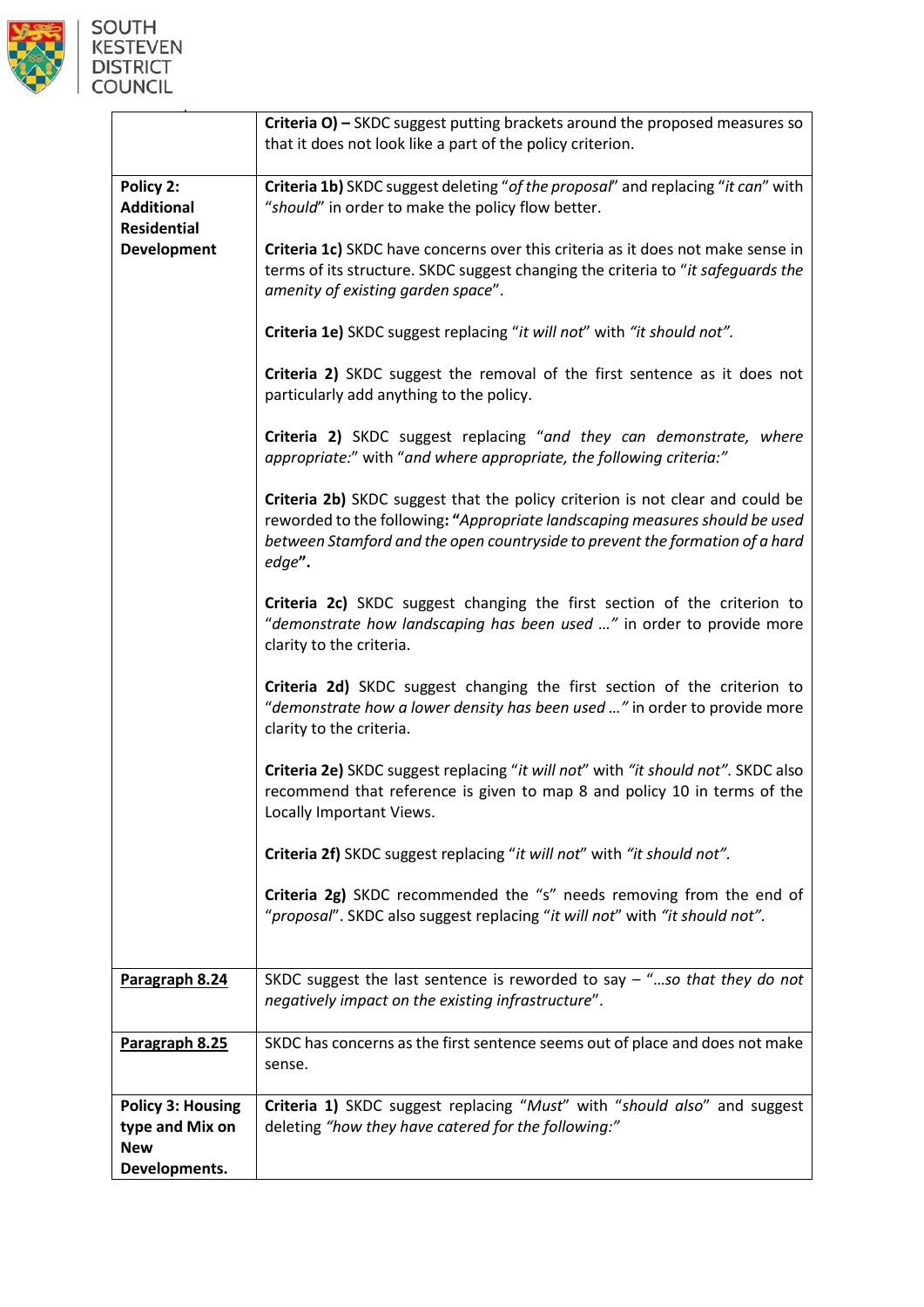

|                                                            | Criteria 1b) SKDC suggest the removal of the criteria as it does not add<br>anything further to what is already set out in policy H2 of the adopted SKDC<br>local Plan.                                                                                                                                                                                                                                                                                                                                      |
|------------------------------------------------------------|--------------------------------------------------------------------------------------------------------------------------------------------------------------------------------------------------------------------------------------------------------------------------------------------------------------------------------------------------------------------------------------------------------------------------------------------------------------------------------------------------------------|
|                                                            | Criteria 2) SKDC suggest changing "recent housing standards" as it is a vague<br>statement to have within the policy and does not appear to be referenced.                                                                                                                                                                                                                                                                                                                                                   |
| Paragraph 9.2                                              | SKDC suggest the word "have" is inserted before "a reasonable level of<br>qualifications".                                                                                                                                                                                                                                                                                                                                                                                                                   |
| <b>Policy 5: River</b><br><b>Welland Green</b><br>Corridor | SKDC have strong concerns around the policy as there appears to be no<br>evidence based work behind the inclusion of a "River Welland Corridor." SKDC<br>also have concerns that the corridor area has been significantly expanded<br>upon from what was originally consulted upon as part of the Regulation 14<br>Stamford draft Neighbourhood Plan consultation and no evidence has been<br>provided into why this change has been implemented within the submission<br>version of the Neighbourhood Plan. |
|                                                            | Part1/2) SKDC suggest merging these parts as part 1 does not read as a<br>standalone policy, it is simply making reference to the map.                                                                                                                                                                                                                                                                                                                                                                       |
| Paragraph 10.12                                            | First sentence - SKDC suggest adding in "where appropriate" after "new<br>development" as not every development is required to provide open space.                                                                                                                                                                                                                                                                                                                                                           |
| List of<br>Important<br><b>Green Spaces</b>                | SKDC has strong concerns over the title of the table in respect of the policy.<br>SDKC would therefore suggest naming the table "List of Important open<br>Spaces".                                                                                                                                                                                                                                                                                                                                          |
|                                                            | SKDC note that there are some omissions in respect of the table where open<br>space information has been taken from what is currently identified by SKDC -<br>These are as follows.                                                                                                                                                                                                                                                                                                                          |
|                                                            | S10 - should Refer to Stamford Indoor Bowls Club                                                                                                                                                                                                                                                                                                                                                                                                                                                             |
|                                                            | S59 - Is an omission from the original open space evidence work<br>commissioned by SKDC in 2008, no site exists that is coded with this number.<br>SKDC suggest therefore that it is removed instead of stating "N/A"                                                                                                                                                                                                                                                                                        |
|                                                            | S66- Stamford FC appears to have been omitted from the table or no reason<br>has been provided as to why it is not seen as an "important green space". -                                                                                                                                                                                                                                                                                                                                                     |
|                                                            | S67 - Appears to have been duplicated or missed. S67 as identified by SKDC<br>refers to Stamford Junior School playing fields and not Land off Laughton Walk.<br>No reason has been provided as to why it is not seen as an "important green<br>space".                                                                                                                                                                                                                                                      |
|                                                            | SKDC also have strong concerns over the following "identified green spaces"<br>that have been added to the Neighbourhood Plan document/ open space map,<br>as there appears to be no evidence within the document to show why these<br>areas should be identified as open spaces and should therefore be protected                                                                                                                                                                                           |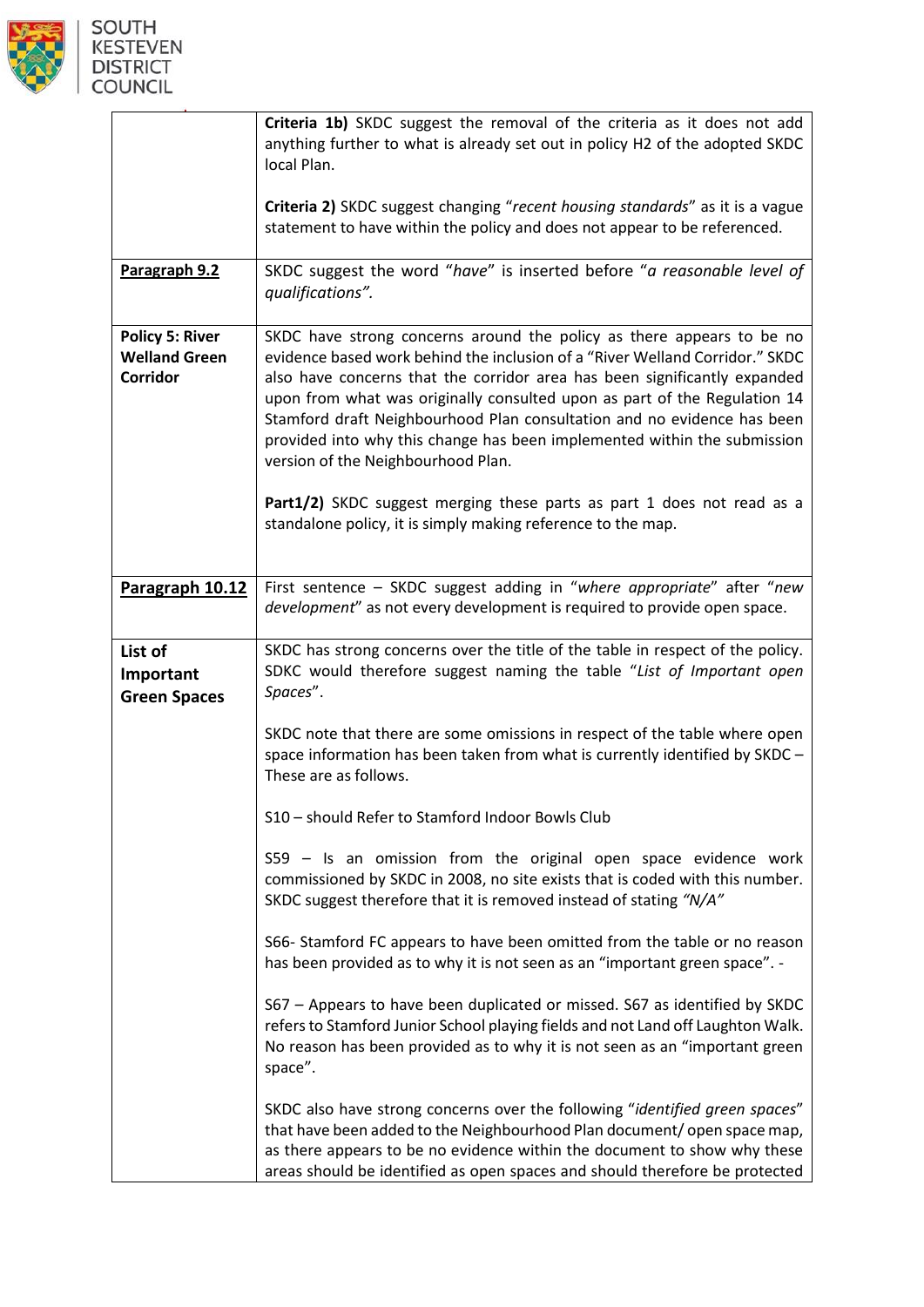

|                                       | by the relevant policy or how they comply with the Open Space definition in<br>the NPPF.                                                |
|---------------------------------------|-----------------------------------------------------------------------------------------------------------------------------------------|
|                                       | S67 - Currently identified as Land off Laughton Walk<br>S68 - Belvoir Close                                                             |
|                                       | S69- Collins Avenue                                                                                                                     |
|                                       | S70- Cherryholt                                                                                                                         |
|                                       | S71 - Land off Priory Road (Water Meadows)                                                                                              |
| Policy 6:                             | SKDC suggest that the table on pages 51/52 are included as part of the policy.                                                          |
| <b>Important Open</b>                 |                                                                                                                                         |
| <b>Space</b>                          | Part 1 /2 ) SDKC suggest merging these two parts of the policy as part 1 does<br>not read as a standalone policy.                       |
| Paragraph 11.3                        | SKDC suggest that the paragraph is reviewed to take into account the use<br>class changes that came into force in September 2020.       |
| Paragraph 11.5                        | SKDC suggest the word "having" is inserted before "a Primary Shopping".                                                                 |
|                                       | SKDC suggest that the second sentence is reviewed to take into account the<br>use class changes that came into force in September 2020. |
| Paragraph 11.6                        | SKDC suggest that the paragraph is reviewed to take into account the use<br>class changes that came into force in September 2020        |
| Paragraph 11.11                       | SKDC suggests a review of this paragraph to ensure that it makes sense.                                                                 |
| Policy7:<br><b>Diversifying</b>       | Part 2) SKDC suggest this part is reviewed to take into account the use class<br>changes that came into force in September 2020.        |
| <b>Stamford Town</b><br><b>Centre</b> | Part 3) SKDC suggest this part is reviewed to take into account the use class<br>changes that came into force in September 2020.        |
|                                       | Part3 b) SKDC suggests the second "proposed" is deleted to make the<br>criteria read clearer.                                           |
| Policy8:<br><b>Public</b>             | Part1a) SKDC suggest the removal of the word "understand" as it is difficult to                                                         |
| Realm<br>in                           | implement form a decision making standpoint.                                                                                            |
| <b>Stamford Town</b>                  |                                                                                                                                         |
| Centre                                |                                                                                                                                         |
| The<br>Policy 9:                      | Part1) SKDC have concerns that no "non-designated heritage assets" have                                                                 |
| <b>Historic</b>                       | been identified throughout the neighbourhood plan.                                                                                      |
| <b>Environment</b>                    |                                                                                                                                         |
|                                       | Part2 (c,d,e) SKDC have concerns that no "non -designated heritage assets"<br>have been identified throughout the neighbourhood plan.   |
|                                       | Part2 e) SKDC suggest the deletion of "where demolition is proposed"                                                                    |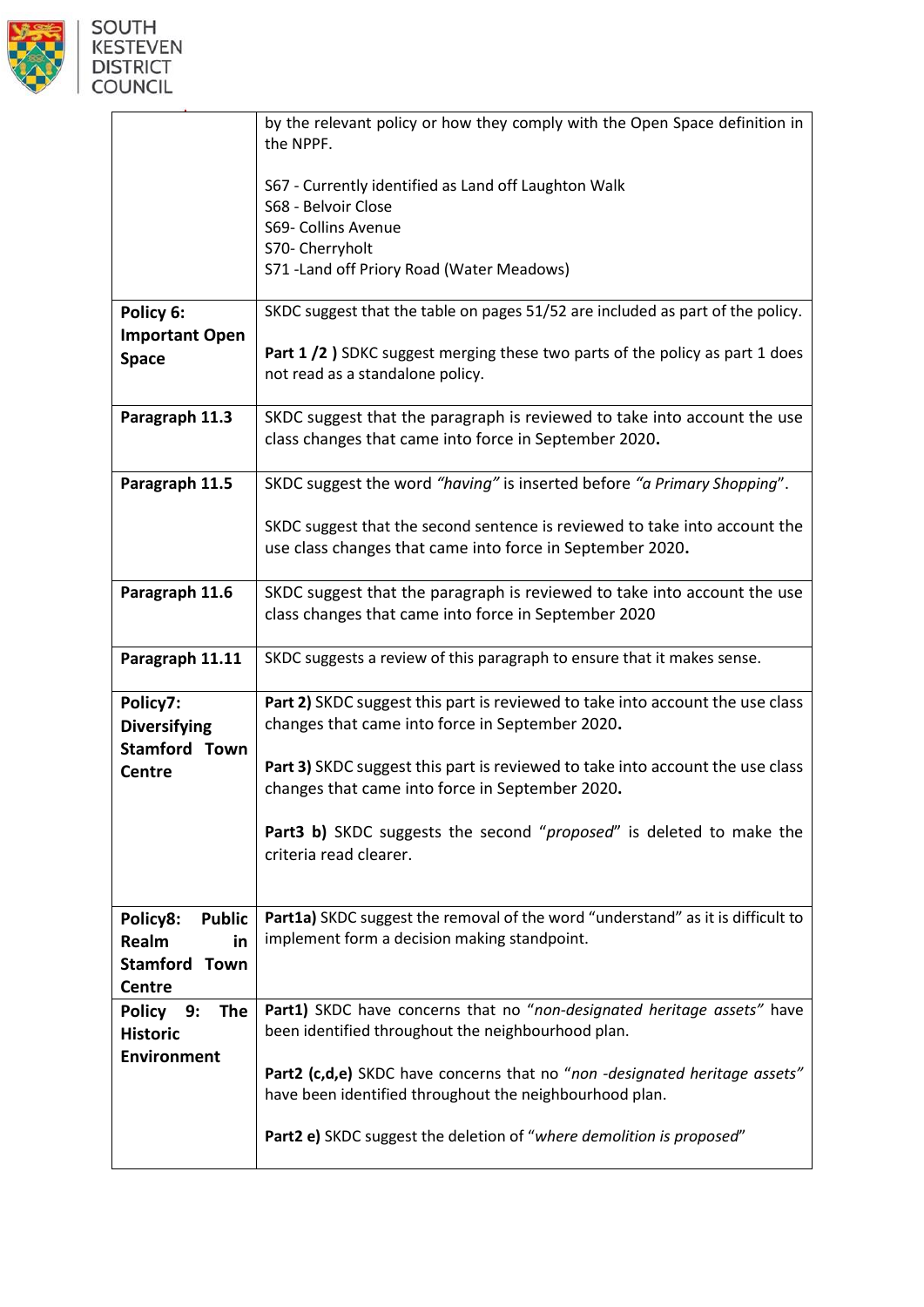

| Policy10: Locally<br>Important<br>Landscape                                                                                   | SKDC have concerns over some of the proposed viewpoints within the<br>Neighbourhood Plan as follows:                                                                                                                                                                                                                                                                                                                                      |
|-------------------------------------------------------------------------------------------------------------------------------|-------------------------------------------------------------------------------------------------------------------------------------------------------------------------------------------------------------------------------------------------------------------------------------------------------------------------------------------------------------------------------------------------------------------------------------------|
| <b>Views</b>                                                                                                                  | $V1$ – is a viewpoint which falls into the administrative boundary of Rutland<br>County Council, which is an area not covered by the designated area of the<br>Stamford Neighbourhood Plan.                                                                                                                                                                                                                                               |
|                                                                                                                               | V2 - lies within the Stamford North housing allocation, there are concerns<br>of how the designation of a locally important view point will impact on the<br>implementation of Policy STM1-H1 within the SKDC Local Plan and Policy 1.                                                                                                                                                                                                    |
|                                                                                                                               | V4 - Part of the description for view 4 (p72) states that "Any further loss of<br>these managed fields to the west of the settlement would erode important links<br>to the historic and surviving agricultural landscape". There is concern how the<br>designation of this viewpoint will impact on the implementation of the<br>employment allocation ST-SE1 which is located on the fields in which this<br>landscape view is proposed. |
|                                                                                                                               | V9 - (South) is a viewpoint which falls into the administrative boundary of<br>Peterborough City Council, which is an area not covered by the designated<br>area of the Stamford Neighbourhood Plan.                                                                                                                                                                                                                                      |
|                                                                                                                               | Part2) SKDC has concerns over this part of the policy as it is not a criterion in<br>its own right and there are concerns on the evidence to justify these views.                                                                                                                                                                                                                                                                         |
| Policy12:<br><b>Sustainable</b><br><b>Transport</b>                                                                           | Part1) SKDC has concerns in respect of the phase "those that are proposed<br>in areas not directly served by public transport" as it would not be applicable<br>to apply these criteria to every type of development that is not located close<br>to public transport.                                                                                                                                                                    |
| Policy 14:<br>The<br><b>Provision</b><br>οf<br><b>New</b>                                                                     | Criteria1b) SKDC suggest replacing "has a" with "should have" in order to<br>make the policy read clearer.                                                                                                                                                                                                                                                                                                                                |
| <b>Educational</b><br><b>Facilities</b><br>in<br><b>Stamford</b>                                                              |                                                                                                                                                                                                                                                                                                                                                                                                                                           |
| Paragraph 16.1                                                                                                                | First sentence - SKDC suggest replacing "or" with "and"                                                                                                                                                                                                                                                                                                                                                                                   |
| Policy 15: The<br><b>Provision of</b><br><b>New Cultural or</b><br><b>Creative</b><br><b>Facilities in</b><br><b>Stamford</b> | Part1a) SKDC suggest replacing the word "would" with "should" in order to<br>make the policy clearer in its intentions.                                                                                                                                                                                                                                                                                                                   |
| Paragraph 16.8                                                                                                                | SKDC is concerned that the supporting text paragraph reads more like a<br>policy. SKDC is therefore unsure whether it is the Neighbourhood Plan<br>group's intention for this to be a policy and it has been missed.                                                                                                                                                                                                                      |